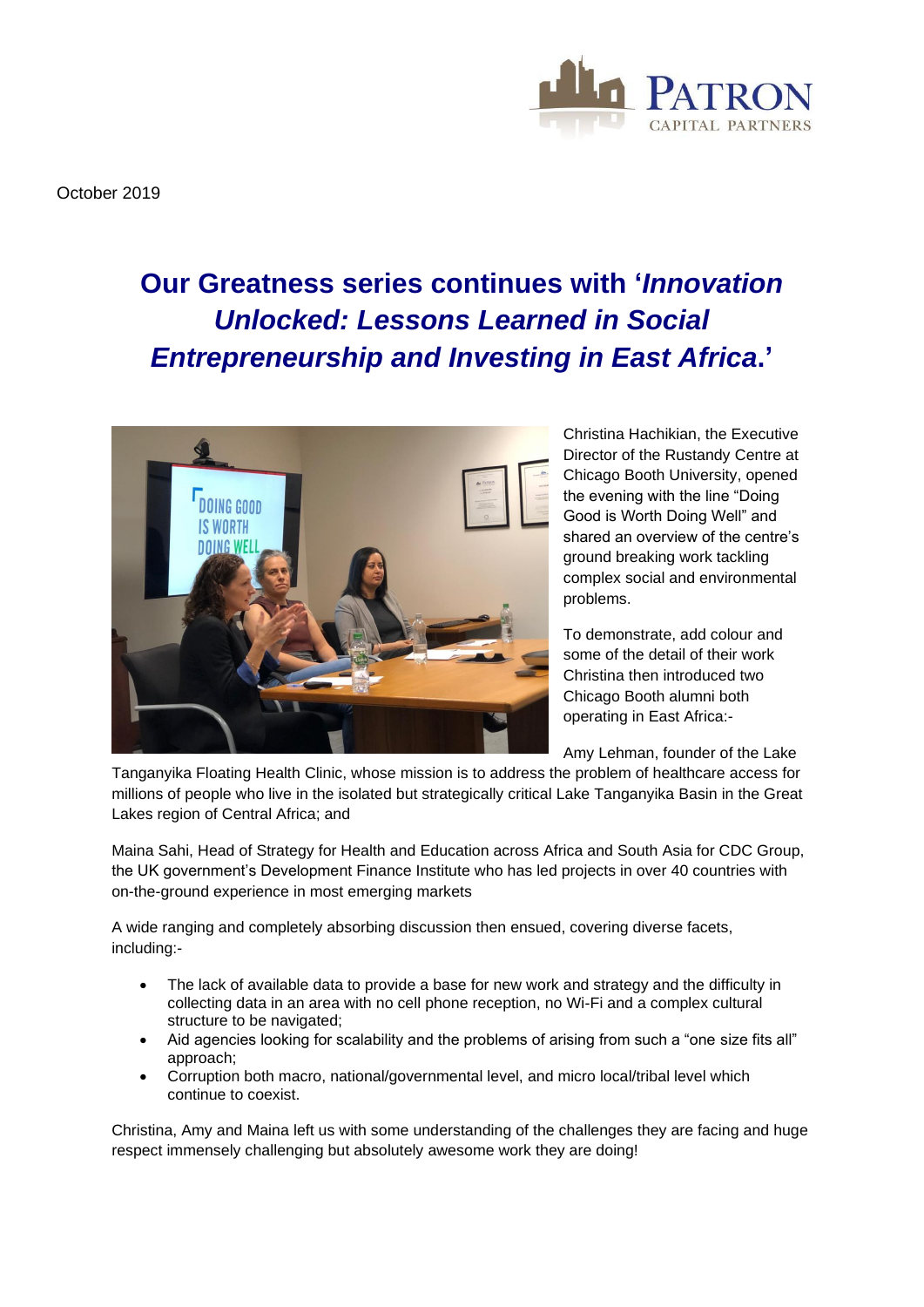



Christina Hachikian, '02, MBA '07, is the executive director of the Rustandy Center for Social Sector Innovation at the University of Chicago Booth School of Business. She is responsible for leading the center's work to serve as a destination for people tackling complex social and environmental problems, equipping them with the knowledge and tools to positively impact humanity.

Prior to joining Booth, she was vice president and head of investor relations and corporate development for Cole Taylor Bank. In this role, Hachikian was responsible for building relationships within the

investment community and crafting financial communications. In addition, she has managed projects such as corporate capital actions, strategic planning, and financial and trend analysis. She was also an assistant vice president and senior project manager for ShoreBank (now Urban Partnership Bank), a triple-bottom-line community development bank, and a research and planning analyst for Raytheon Company.

Hachikian has an MBA from the University of Chicago Booth School of Business, with a focus on strategic management and managerial and organizational behavior, and also earned an AB in public policy from the University of Chicago.



Amy G. Lehman, AB '96, MBA '05, MD '05, is the founder of the Lake Tanganyika Floating Health Clinic (LTFHC)/WAVE. The LTFHC is an international organization whose mission is to address the problem of healthcare access for millions of people who live in the isolated but strategically critical Lake Tanganyika Basin/Great Lakes region of Central Africa. The Lake Tanganyika Basin is Africa's largest source of available fresh water (and the world's second largest), serving as home to enormous mineral resources vital to next generation technologies, newly discovered fossil fuels, and hundreds of endangered species and biodiversity. Dr. Lehman and WAVE are recognized and sought after as

key experts, advisers, and partners to actors as diverse as regional governments and local tribes, through to donor governments, philanthropists, nonprofits, and multi-national corporations increasingly coming to understand the importance of the Lake Tanganyika Basin across health, energy, environment, and economic development disciplines.

Dr. Lehman graduated from Choate Rosemary Hall and was a 2014 Alumni Award recipient. She received both an MD and MBA from the University of Chicago, and additionally trained in general surgery at the University of Chicago Medical Center and was a senior fellow with the MacLean Center for Clinical Medical Ethics. She received the 2014 Distinguished Young Alumni Award from the University of Chicago Booth School of Business, and she's been honored by Newsweek as one of the "150 Women Who Shake the World," and other publications for her work in the Lake Tanganyika Basin. She also presents regularly at leadership conferences such as GE Leading and Learning and TED.